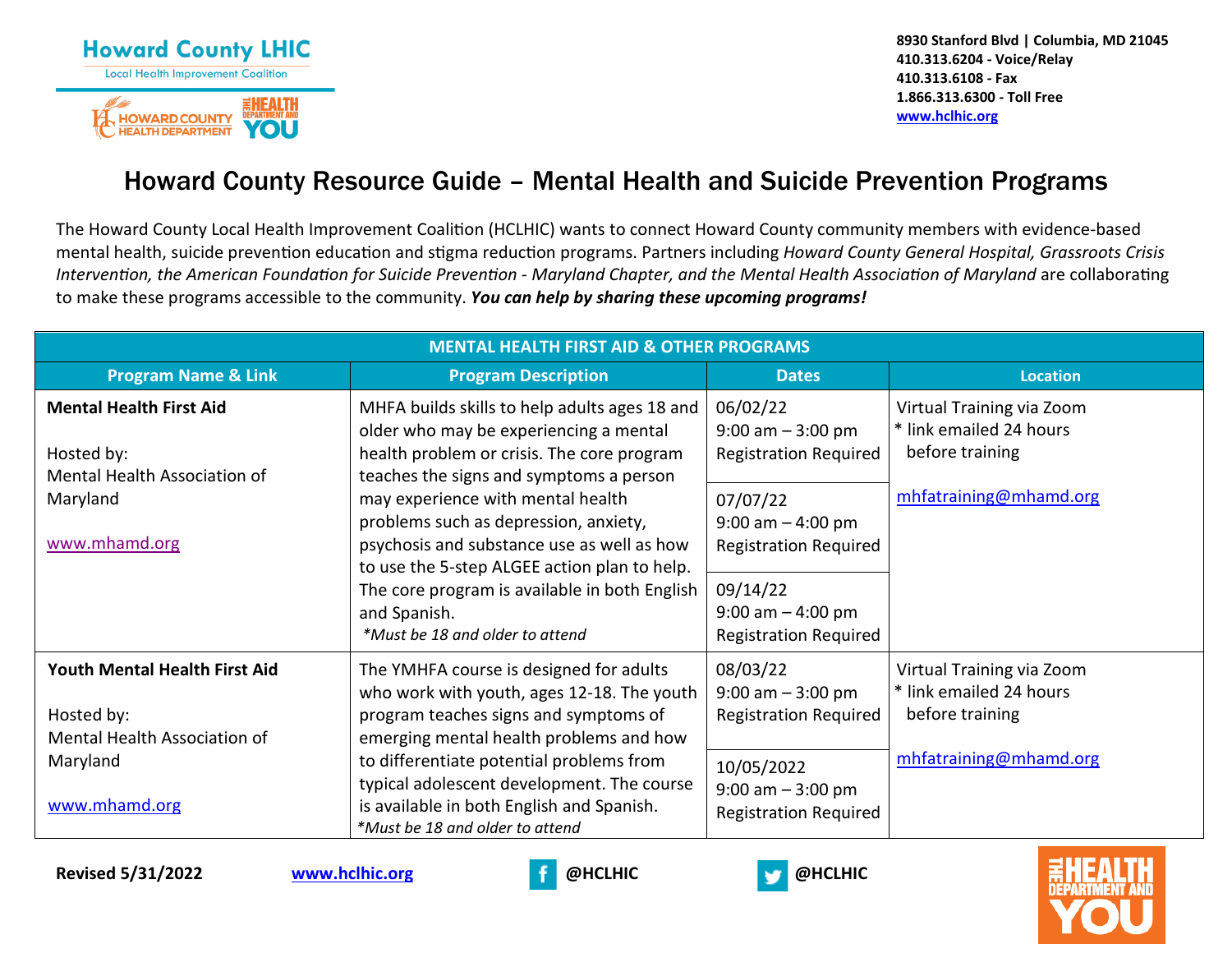## Howard County Resource Guide – Mental Health and Suicide Intervention Programs

| <b>Mental Health First Aid</b>               | MHFA offers a new way to connect. Learn to<br>assist someone experiencing a mental                                                                                                                                                                         | 06/24/22<br>$8:30$ am $-3:00$ pm   | Virtual Training via Zoom<br>* link emailed before training                    |
|----------------------------------------------|------------------------------------------------------------------------------------------------------------------------------------------------------------------------------------------------------------------------------------------------------------|------------------------------------|--------------------------------------------------------------------------------|
| Hosted by:<br>Howard County General Hospital | health or substance use crisis virtually. In<br>this new, updated format, community<br>members will complete a 2-hour, self-paced                                                                                                                          | <b>Registration Required</b>       | To be added to the class, please contact:<br>410-740-7601 or jstanto6@jhmi.edu |
| https://events.hcgh.hopkinsmedicine<br>.org/ | online course before participating in a 4.5-<br>hour, instructor-led class. Half an hour is<br>allowed for a lunch break. This course is                                                                                                                   | 09/23/2022<br>$8:30$ am $-3:00$ pm |                                                                                |
|                                              | recommended for residents of Maryland.                                                                                                                                                                                                                     | <b>Registration Required</b>       |                                                                                |
| Youth Mental Health First Aid<br>Hosted by:  | Learn to assist a young person, from 12 to<br>18 years, who may be experiencing a mental<br>health or substance use crisis. In this                                                                                                                        | 10/04/22<br>$8:30$ am $-1:00$ pm   | Virtual Training via Zoom<br>* link emailed before training                    |
| <b>Howard County General Hospital</b>        | updated and virtual format, participants will<br>complete a 2-hour, self-paced, online course                                                                                                                                                              | <b>Registration Required</b>       | To be added to the class, please contact:<br>410-740-7601 or jstanto6@jhmi.edu |
| https://events.hcgh.hopkinsmedicine<br>.org/ | before participating in a 4-hour, instructor-<br>led class using Zoom. Youth Mental Health<br>First Aid is recommended for adults who<br>interact with youth including teachers,<br>coaches, faith leaders, parents, school staff,<br>and caring citizens. |                                    |                                                                                |





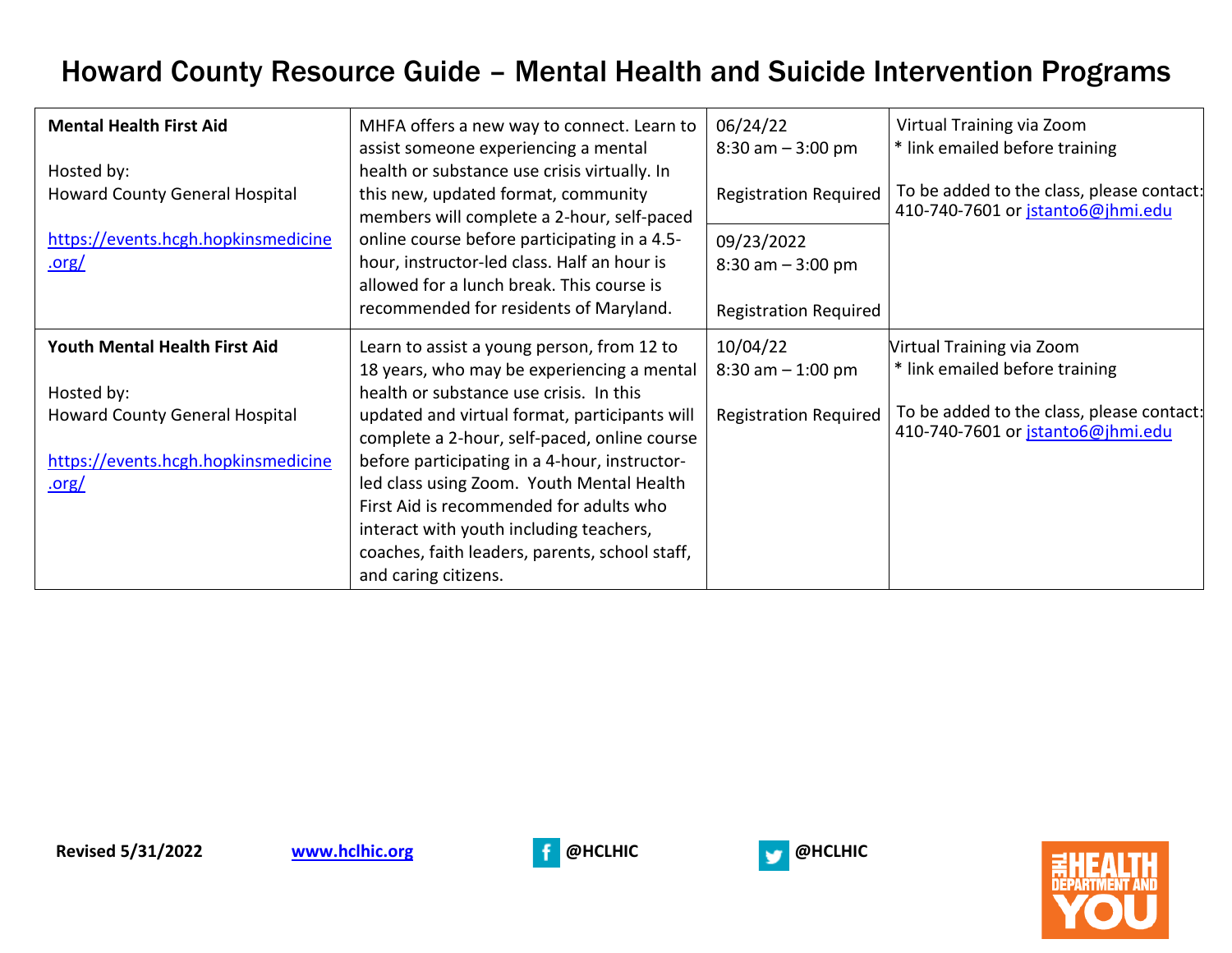## Howard County Resource Guide – Mental Health and Suicide Intervention Programs

| <b>SUICIDE PREVENTION AND INTERVENTION PROGRAMS</b>                   |                                                                                                                                                                                                                                                                                                                                                  |                                                                   |                                                                                                                                     |  |
|-----------------------------------------------------------------------|--------------------------------------------------------------------------------------------------------------------------------------------------------------------------------------------------------------------------------------------------------------------------------------------------------------------------------------------------|-------------------------------------------------------------------|-------------------------------------------------------------------------------------------------------------------------------------|--|
| <b>Program Name &amp; Link</b>                                        | <b>Program Description</b>                                                                                                                                                                                                                                                                                                                       | <b>Dates</b>                                                      | <b>Location</b>                                                                                                                     |  |
| <b>Opioid Overdose Response</b><br>(Narcan Training)                  | The Howard County Health Department<br>offers FREE Opioid Overdose Response<br>Program training. Simply show up and learn<br>how to administer Narcan, the opioid                                                                                                                                                                                | 06/07/22<br>3:00 pm $-$ 4:00 pm<br><b>Registration Required</b>   | Virtual Training via WebEx<br>* link emailed after registration<br>To register, visit: https://bit.ly/3dBslrO                       |  |
| https://www.howardcountymd.gov/h<br>ealth/opioid-overdose-response-   | reversing medicine, and how to save a<br>person's life from a possible overdose                                                                                                                                                                                                                                                                  |                                                                   |                                                                                                                                     |  |
| program                                                               | caused by an opioid.                                                                                                                                                                                                                                                                                                                             | 05/15/22<br>11:00 am $-$ 12:00 pm<br><b>Registration Required</b> |                                                                                                                                     |  |
|                                                                       |                                                                                                                                                                                                                                                                                                                                                  | 06/20/22<br>3:00 pm $-$ 4:00 pm<br><b>Registration Required</b>   |                                                                                                                                     |  |
|                                                                       | <b>ON-GOING TRAINING AND SUPPORT PROGRAMS</b>                                                                                                                                                                                                                                                                                                    |                                                                   |                                                                                                                                     |  |
| <b>Program Name &amp; Link</b>                                        | <b>Program Name &amp; Link</b>                                                                                                                                                                                                                                                                                                                   | <b>Program Name &amp; Link</b>                                    | <b>Program Name &amp; Link</b>                                                                                                      |  |
| <b>NAMI Connection Support Group</b><br>https://namihowardcounty.org/ | NAMI Connection is a recovery support<br>group program for people living with mental<br>illness. The trained individuals who are in<br>recovery themselves understand<br>participants' daily challenges and can offer<br>them encouragement and support.<br>* Dates are subject to change please check the<br>website for up-to-date information | $2nd$ and $4th$ Mondays<br>6:30 pm $-8:00$ pm                     | Virtual Training via Zoom<br>* link emailed after registration<br>Louise Daigneault<br>410-772-9300<br>Idaigneault.namihc@gmail.com |  |